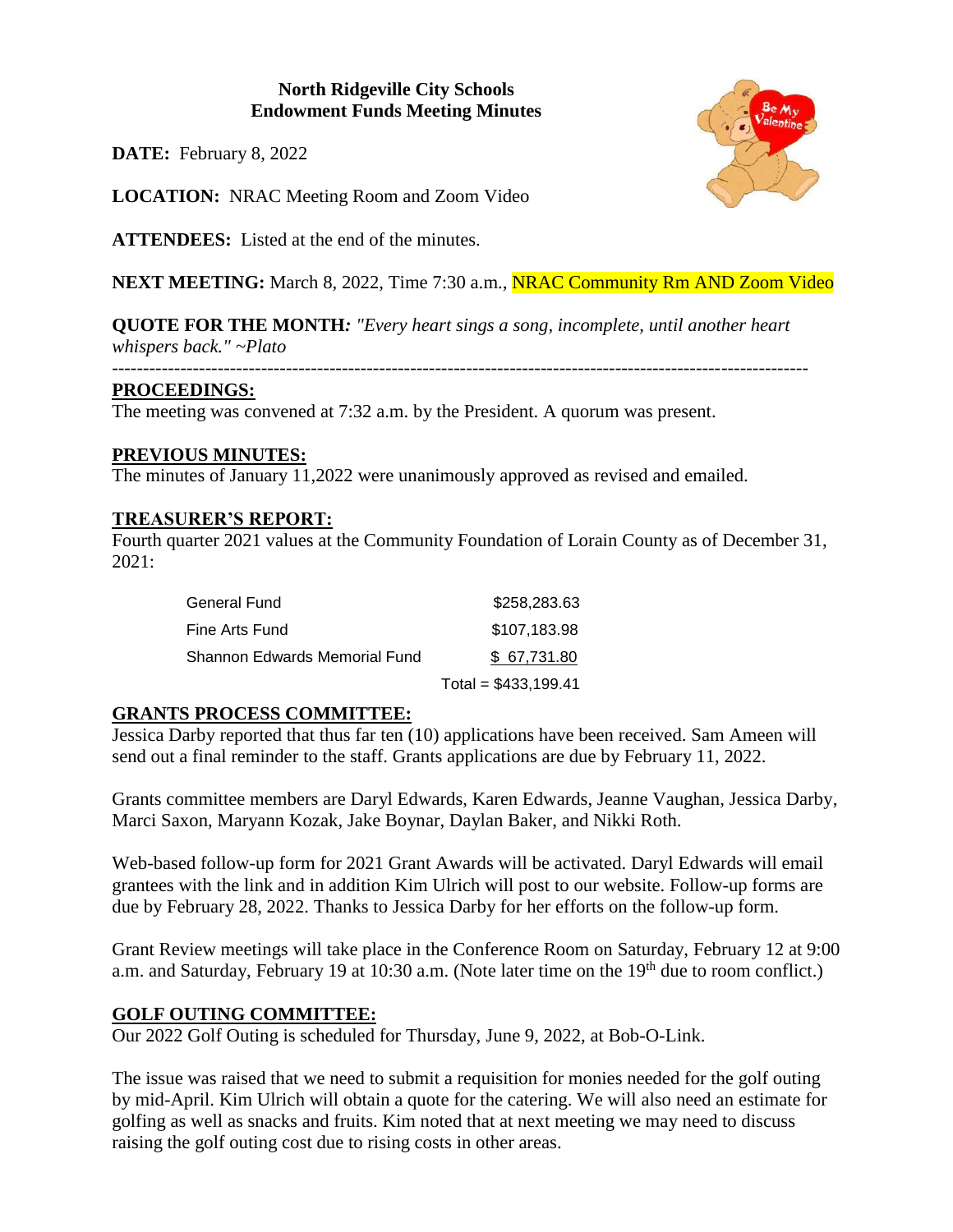# **SCHOLARSHIP COMMITTEE:**

Just a note that \$500 from last year's golf outing has already been set aside for the scholarship. Our scholarship amount will be a minimum of \$1500 (and could be more depending on future finances) but it will be advertised as one scholarship at \$1500.

Daryl responded to Laura Matta with the information she needed regarding the scholarship.

#### **BY-LAWS COMMITTEE:**

Daryl Edwards presented draft modifications to our By-Laws. Vote was unanimous in favor of accepting the modifications. The update will be posted to our website.

#### **PUBLICITY/OUTREACH COMMITTEE:**

*No current activity.*

#### **MEMBERSHIP AND NOMINATING COMMITTEE:**

*No current activity.*

#### **FUNDRAISING:**

January Fiesta Jalapenos fund raiser netted \$438 plus an additional \$50 donation from the owner.

## **ADJOURNMENT:**

The meeting was adjourned at 7:53 a.m.

Respectfully Submitted, Karen S. Edwards